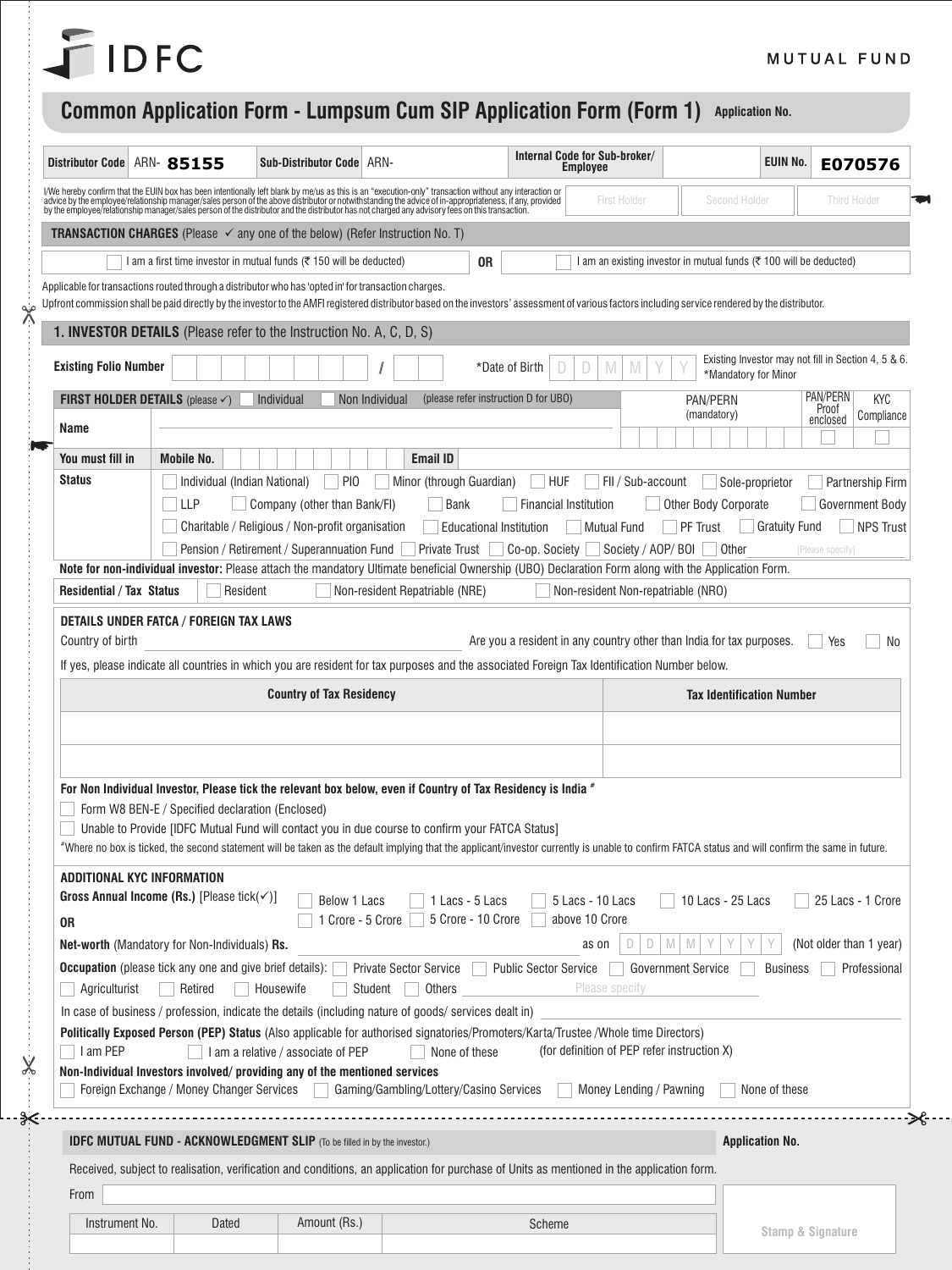| <b>SECOND HOLDER DETAILS</b> |                                                                                                                                                                                                                                             | PAN/PERN<br>PAN/PERN<br><b>KYC</b><br><b>Proof</b><br>(mandatory)<br>Compliance<br>enclosed |
|------------------------------|---------------------------------------------------------------------------------------------------------------------------------------------------------------------------------------------------------------------------------------------|---------------------------------------------------------------------------------------------|
| Name                         |                                                                                                                                                                                                                                             |                                                                                             |
| Country of birth             | DETAILS UNDER FATCA / FOREIGN TAX LAWS                                                                                                                                                                                                      | Are you a resident in any country other than India for tax purposes.<br>Yes<br>No           |
|                              | If yes, please indicate all countries in which you are resident for tax purposes and the associated Foreign Tax Identification Number below.                                                                                                |                                                                                             |
|                              | <b>Country of Tax Residency</b>                                                                                                                                                                                                             | <b>Tax Identification Number</b>                                                            |
|                              |                                                                                                                                                                                                                                             |                                                                                             |
|                              | ADDITIONAL KYC INFORMATION                                                                                                                                                                                                                  |                                                                                             |
| 0R                           | Gross Annual Income (Rs.) [Please tick( $\checkmark$ )]<br>Below 1 Lacs<br>1 Lacs - 5 Lacs<br>5 Lacs - 10 Lacs<br>5 Crore - 10 Crore<br>above 10 Crore<br>1 Crore - 5 Crore                                                                 | 25 Lacs - 1 Crore<br>10 Lacs - 25 Lacs                                                      |
|                              | Net-worth (Mandatory for Non-Individuals) Rs.<br>as on                                                                                                                                                                                      | $\mathbb{M}$ $\mathbb{M}$<br>D<br>$\Box$<br>(Not older than 1 year)                         |
| Agriculturist                | <b>Occupation</b> (please tick any one and give brief details):<br>Private Sector Service<br><b>Public Sector Service</b><br>Student<br>Others<br>Retired<br>Housewife                                                                      | <b>Government Service</b><br><b>Business</b><br>Professional<br>Please specify              |
|                              | In case of business / profession, indicate the details (including nature of goods/ services dealt in)<br>Politically Exposed Person (PEP) Status (Also applicable for authorised signatories/Promoters/Karta/Trustee /Whole time Directors) |                                                                                             |
| I am PEP                     | I am a relative / associate of PEP<br>None of these                                                                                                                                                                                         | (for definition of PEP refer instruction X)                                                 |
| <b>THIRD HOLDER DETAILS</b>  |                                                                                                                                                                                                                                             | PAN/PERN<br>PAN/PERN<br><b>KYC</b><br>Proof                                                 |
| Name                         |                                                                                                                                                                                                                                             | (mandatory)<br>Compliance<br>enclosed                                                       |
|                              |                                                                                                                                                                                                                                             |                                                                                             |
| Country of birth             | DETAILS UNDER FATCA / FOREIGN TAX LAWS                                                                                                                                                                                                      | Are you a resident in any country other than India for tax purposes.<br>Yes<br>No           |
|                              | If yes, please indicate all countries in which you are resident for tax purposes and the associated Foreign Tax Identification Number below.                                                                                                |                                                                                             |
|                              | <b>Country of Tax Residency</b>                                                                                                                                                                                                             | <b>Tax Identification Number</b>                                                            |
|                              |                                                                                                                                                                                                                                             |                                                                                             |
| 0R                           | ADDITIONAL KYC INFORMATION<br>Gross Annual Income (Rs.) [Please tick( $\checkmark$ )]<br>Below 1 Lacs<br>1 Lacs - 5 Lacs<br>5 Lacs - 10 Lacs<br>1 Crore - 5 Crore 5 Crore - 10 Crore<br>above 10 Crore                                      | 10 Lacs - 25 Lacs<br>25 Lacs - 1 Crore                                                      |
|                              | Net-worth (Mandatory for Non-Individuals) Rs.<br>as on                                                                                                                                                                                      | (Not older than 1 year)<br>M<br>D<br>D<br>M                                                 |
| Agriculturist                | <b>Occupation</b> (please tick any one and give brief details):<br><b>Public Sector Service</b><br>Private Sector Service<br>Retired<br>Housewife<br>Others<br>Student                                                                      | Professional<br>Government Service<br><b>Business</b><br>Please specify                     |
|                              | In case of business / profession, indicate the details (including nature of goods/ services dealt in)                                                                                                                                       |                                                                                             |
| I am PEP                     | Politically Exposed Person (PEP) Status (Also applicable for authorised signatories/Promoters/Karta/Trustee /Whole time Directors)<br>None of these<br>I am a relative / associate of PEP                                                   | (for definition of PEP refer instruction X)                                                 |
| Guardian/POA/Proprietor      |                                                                                                                                                                                                                                             | PAN/PERN<br>PAN/PERN<br><b>KYC</b>                                                          |
| Name                         |                                                                                                                                                                                                                                             | Proof<br>(mandatory)<br>Compliance<br>enclosed                                              |
|                              | DETAILS UNDER FATCA / FOREIGN TAX LAWS                                                                                                                                                                                                      |                                                                                             |
| Country of birth             |                                                                                                                                                                                                                                             | Are you a resident in any country other than India for tax purposes.<br>Yes<br>No           |
|                              | If yes, please indicate all countries in which you are resident for tax purposes and the associated Foreign Tax Identification Number below.<br><b>Country of Tax Residency</b>                                                             | <b>Tax Identification Number</b>                                                            |
|                              |                                                                                                                                                                                                                                             |                                                                                             |
|                              |                                                                                                                                                                                                                                             |                                                                                             |

**Toll free 1-800-2-666688** Available between 8.00 am to 7.00 pm on business days only. Please note our investor service email id **investormf@idfc.com**

**www.idfcmf.com**

 $\frac{1}{2}$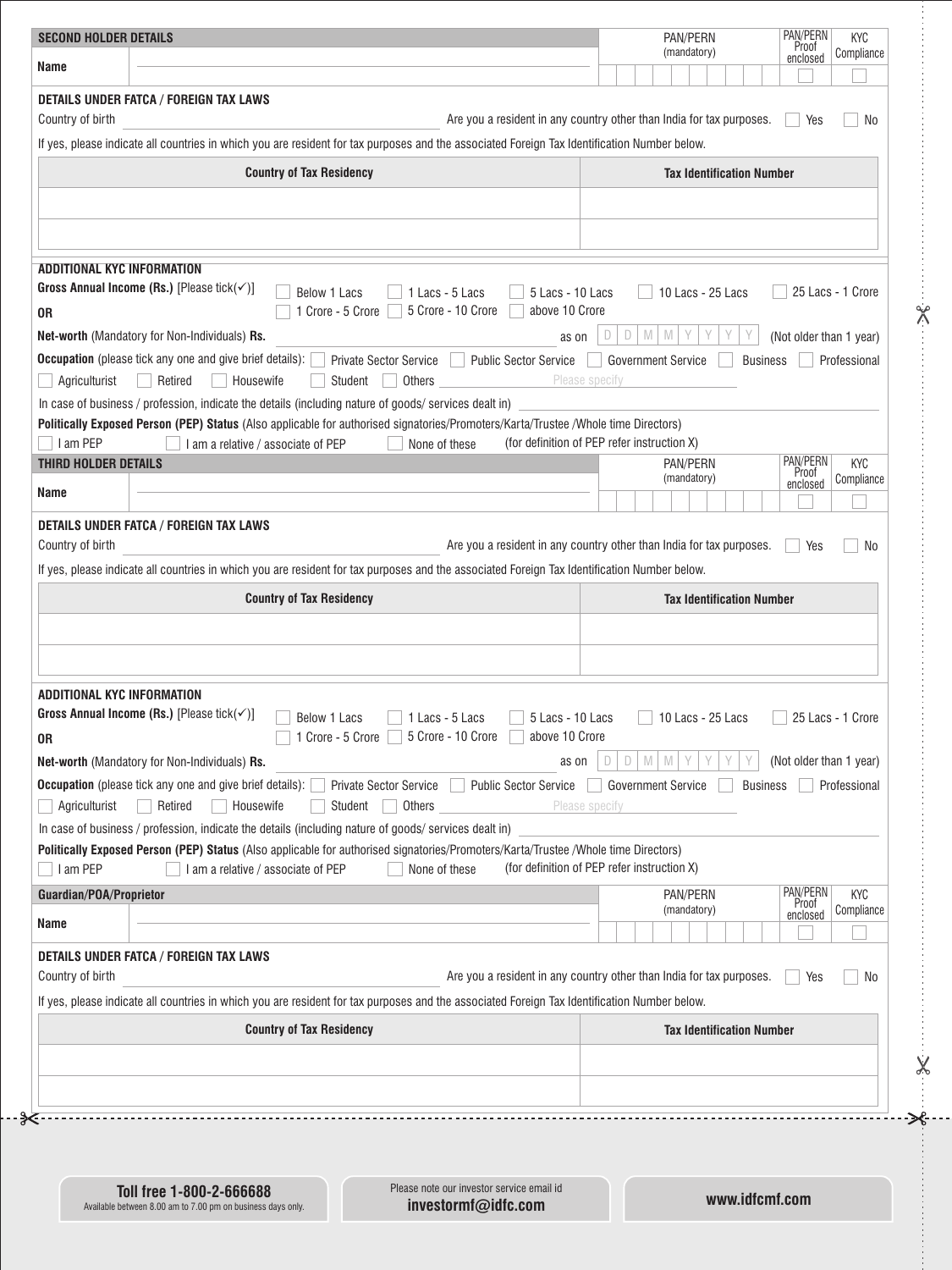| 0R             | ADDITIONAL KYC INFORMATION<br>Gross Annual Income (Rs.) [Please tick( $\checkmark$ )]<br>Below 1 Lacs<br>1 Lacs - 5 Lacs<br>1 Crore - 5 Crore<br>5 Crore - 10 Crore<br><b>Net-worth</b> (Mandatory for Non-Individuals) <b>Rs.</b><br>Occupation (please tick any one and give brief details):<br>Private Sector Service<br>Retired<br>Housewife<br>Student<br>Others<br>Agriculturist<br>In case of business / profession, indicate the details (including nature of goods/ services dealt in)<br>Politically Exposed Person (PEP) Status (Also applicable for authorised signatories/Promoters/Karta/Trustee/Whole time Directors)<br>I am PEP<br>I am a relative / associate of PEP<br>None of these<br><b>Mode Of Holding / Operation</b><br>As per resolution<br>Anyone or Survivor<br>Joint<br>Single<br>2. INVESTMENT & PAYMENT DETAILS (Please refer to the Instruction No. E, J, N) | 25 Lacs - 1 Crore<br>10 Lacs - 25 Lacs<br>5 Lacs - 10 Lacs<br>above 10 Crore<br>D<br>D<br>M<br>M<br>Y<br>(Not older than 1 year)<br>as on<br><b>Public Sector Service</b><br><b>Government Service</b><br><b>Business</b><br>Professional<br>Please specify<br>the control of the control of the<br>(for definition of PEP refer instruction X)<br>(Default option is anyone or survior) |
|----------------|----------------------------------------------------------------------------------------------------------------------------------------------------------------------------------------------------------------------------------------------------------------------------------------------------------------------------------------------------------------------------------------------------------------------------------------------------------------------------------------------------------------------------------------------------------------------------------------------------------------------------------------------------------------------------------------------------------------------------------------------------------------------------------------------------------------------------------------------------------------------------------------------|------------------------------------------------------------------------------------------------------------------------------------------------------------------------------------------------------------------------------------------------------------------------------------------------------------------------------------------------------------------------------------------|
| <b>Option</b>  | Type of Investment (refer to instruction A).<br><b>SIP</b><br>Lumpsum<br><b>Payment Type</b> (please $\checkmark$ ) : $\Box$ Self<br>Third Party Payment (please fill the 'Third Party Payment Declaration Form')<br>Scheme IDFC<br>Div - Reinvest<br>Div - Payout Div - Sweep*<br>Growth<br>*Dividend Sweep Option to (Scheme & Plan Name) IDFC <b>CONFIDENT</b>                                                                                                                                                                                                                                                                                                                                                                                                                                                                                                                            | (for Micro SIP)<br>Micro SIP (Refer to point J (v) of the instructions) Photo ID No.<br>Plan<br>Div - Reinvest<br>Div - Payout<br>Growth                                                                                                                                                                                                                                                 |
| <b>LUMPSUM</b> | Dividend Sweep Option is available from all Debt Schemes to Equity and Equity to Debt Schemes of IDFC Mutual Fund. Please fill in all details of Sweep.<br><b>Payment Mode</b><br>Cheque<br>DD<br>RTGS/NEFT<br><b>Funds Transfer</b><br>SCB Debit Mandate (available on form 2C)<br>the control of the control of the control of the control of the control of the control of<br>Amount $(\overline{\tau})$ (i)<br>DD charges, $(\overline{\tau})$ (ii)<br>in words                                                                                                                                                                                                                                                                                                                                                                                                                          | <b>Instrument No.</b><br>$D$ M<br>Date $\Box$<br><b>Account No.</b><br><b>Bank Name</b><br><b>Branch &amp; City</b><br>Savings<br><b>Account Type Current</b><br>NR <sub>0</sub><br><b>NRE</b><br><b>FCNR</b>                                                                                                                                                                            |
| $\frac{1}{3}$  | Initial SIP Installment Amount* (Rs.)<br><b>Bank</b><br><b>Branch</b><br>*Subsequent SIP instalment amounts must be equal to this amount.<br><b>Monthly SIP Date</b><br><b>SIP Enrollment Period</b><br>Standard<br>Y<br>D<br>D<br><b>Standard</b> From $\vert M \vert M \vert Y \vert$<br>Y<br>Y<br>$T_0$ M M<br>(any date of the month)<br><b>Default</b><br>Y<br>$\overline{2}$<br><b>Default</b> From $\mathbb{M}$ $\mathbb{M}$<br>$\mathbf{1}$<br>To<br>(10th of every month)                                                                                                                                                                                                                                                                                                                                                                                                           | Date $\vert$ M $\vert$ M $\vert$ Y<br><b>SIP Installment Amount (Rs.)</b><br><b>Payment mode</b><br>10,000<br>5,000<br>25,000<br><b>ECS Autosave</b><br>Y<br>Y<br>Υ<br>(Please also fill form 2A)<br>50,000 1,00,000<br>any other<br>$\overline{2}$<br>9<br><b>Standing Instructions</b><br>$\mathbf 0$<br>9<br>amount<br>(Please also fill form 2B)                                     |
|                | In case of the Monthly Option if no date is selected in the form, the default date is 10th of every month.<br><b>3. UNIT HOLDING OPTION</b> (Switch not allowed for Demat holdings. Redemption through Stock Exchange Platforms/ DPs only)<br>Physical Mode<br>Demat Mode (Investors opting for units in demat form may please fill the details below. Nomination provided in Demat Account shall be considered.)                                                                                                                                                                                                                                                                                                                                                                                                                                                                            |                                                                                                                                                                                                                                                                                                                                                                                          |
| DEMAT MODE     | <b>Depository Participant Name</b><br><b>NSDL</b><br>0R<br>CDSL<br>Depository Participant (DP) ID (NSDL only)<br>Beneficiary Account Number (NSDL only)                                                                                                                                                                                                                                                                                                                                                                                                                                                                                                                                                                                                                                                                                                                                      | Depository Participant (DP) ID (CDSL only)                                                                                                                                                                                                                                                                                                                                               |
|                | 4. CORRESPONDENCE ADDRESS (P.O.Box Address may not be sufficient) (Mandatory. If you have completed your KYC Process via KRA, the address of the 1st Applicant as registered with<br>KRA will be automatically updated in our records. Investors residing overseas, please provide your Indian address) (Please fill in Capital Letter)                                                                                                                                                                                                                                                                                                                                                                                                                                                                                                                                                      |                                                                                                                                                                                                                                                                                                                                                                                          |
| City           | <u> 1980 - Johann Barn, mars ann an t-Amhain ann an t-Amhain an t-Amhain an t-Amhain an t-Amhain an t-Amhain an t-</u><br>State<br><b>Overseas Address for NRIs / PIOs / FIIs (Mandatory)</b>                                                                                                                                                                                                                                                                                                                                                                                                                                                                                                                                                                                                                                                                                                | Pin code / Zip<br>You must fill in                                                                                                                                                                                                                                                                                                                                                       |
| Tel Office     | Tel Home                                                                                                                                                                                                                                                                                                                                                                                                                                                                                                                                                                                                                                                                                                                                                                                                                                                                                     | Fax                                                                                                                                                                                                                                                                                                                                                                                      |

 $\rightarrow$ 

 $-8$